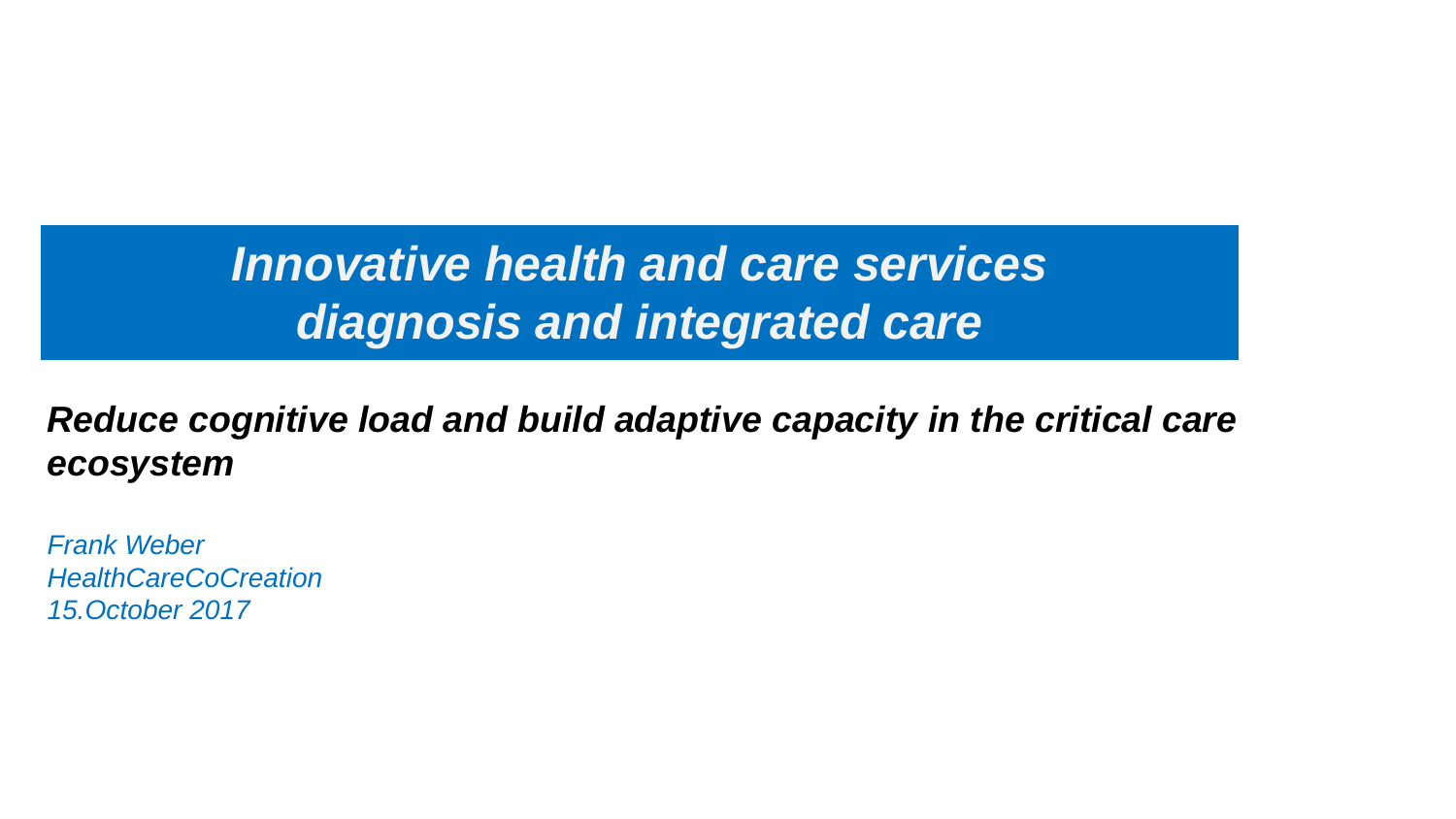# **SIGNIFICANCE of the problem**



Status:

- Intensive Care represents 15-25% hospital cost
- Complex setting

### Trends:

- In-hopsital and out-hospital Intensive Care Services
- Electronic tools
- Patient Safety
- Patient & staff experience (PICS)
- Patient & family engagement

Challenges:

- Overwhelming amount of data/information
- Diagnosis and decision making
- Do more with less resources

Result:

- Stress
- Burnout of intensivists (up to 50%)
- Post ICU Syndrom (up to 50%)

**Cognitive load (leading to stress and burnout) experienced by clinicians in critical care environments persists, and may even be worsening, despite best efforts to understand and address it with clinical decision-support systems and other interventions.**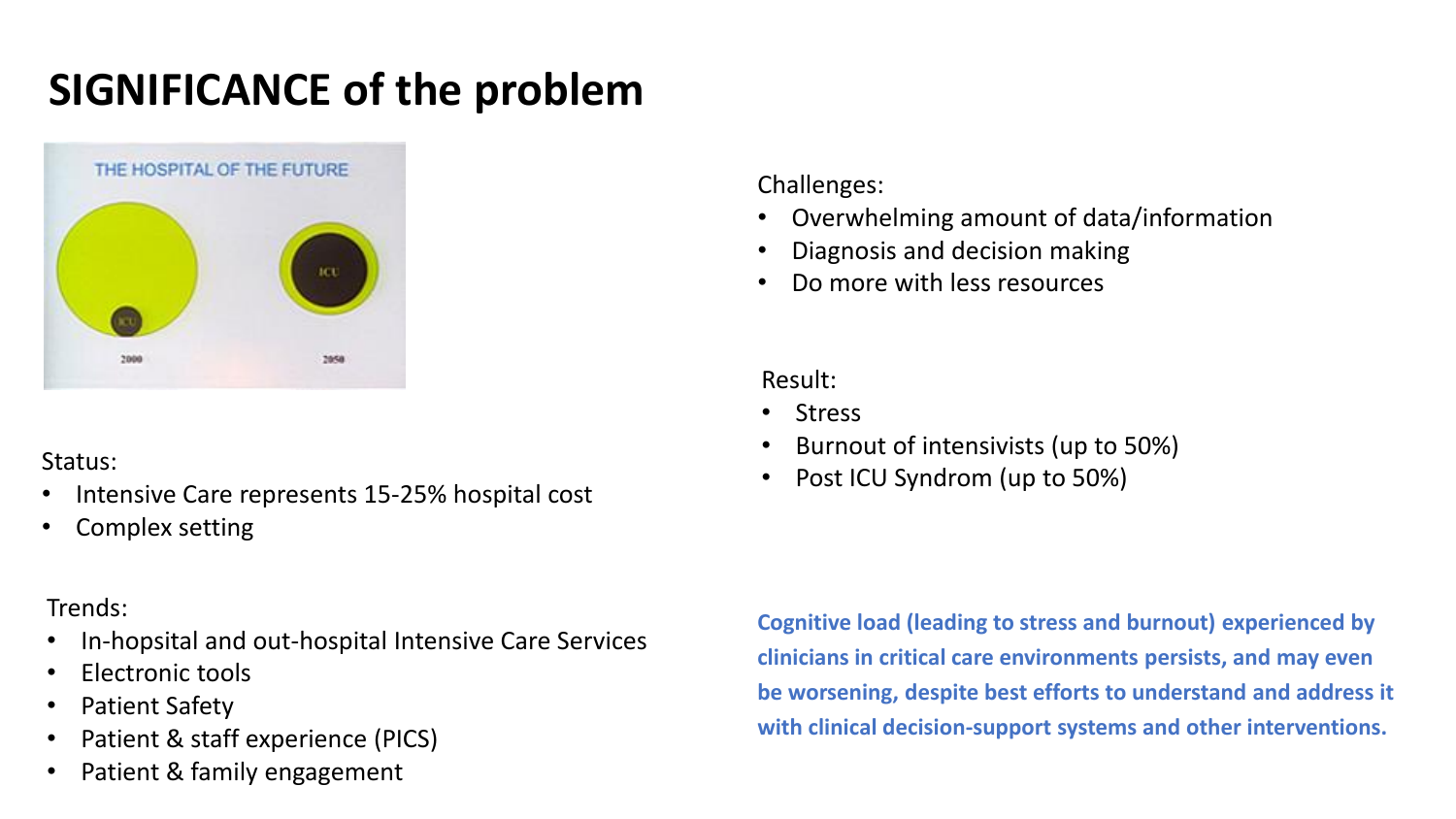# **The OPPORTUNITY**





#### Improve diagnosis on intensive care **Integrate Intensive Care (design Critical Care Services)**

**COMPLICATED**

**Vital sign categories Organ monitoring Patient as generalized object Structure conversations, e.g. at handoff Compliance to checklists Reduce communication errors (and measure them) Procedure adherence and link to patient outcomes Evidence of success**

## **Reduce cognitive load**

#### **COMPLEX**

**Understand the whole (sensemaking) Each patient is unique Identify what is unique about a patient situation Temporal plot-making and communication High reliable organization Engage patient & family**

## **Build adaptive capacity**